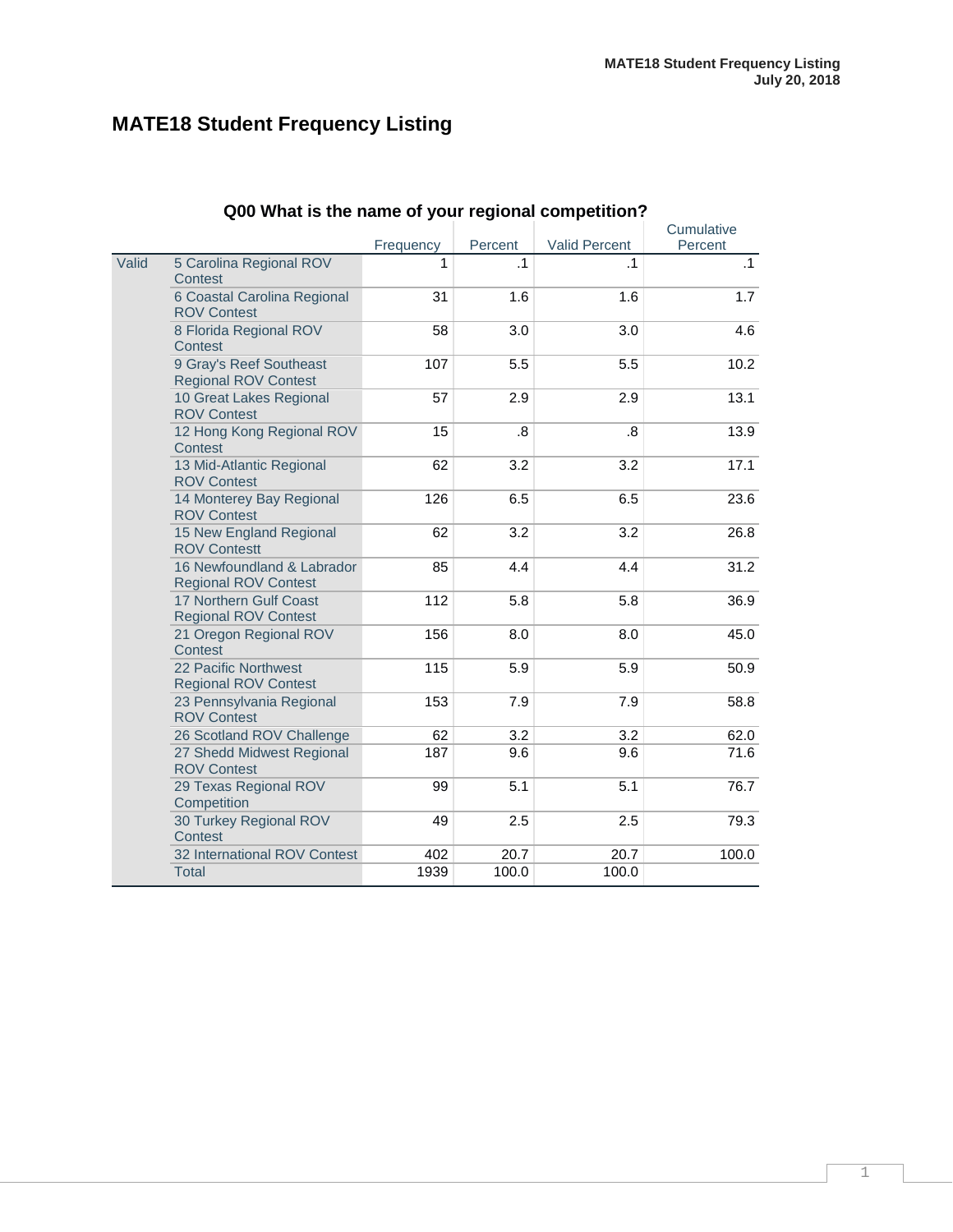|       | Code           |           |         |                      |            |  |  |  |  |
|-------|----------------|-----------|---------|----------------------|------------|--|--|--|--|
|       |                |           |         |                      | Cumulative |  |  |  |  |
|       |                | Frequency | Percent | <b>Valid Percent</b> | Percent    |  |  |  |  |
| Valid | 2018CAR        | 1         | .1      | .1                   | $\cdot$ 1  |  |  |  |  |
|       | 2018COAST      | 31        | 1.6     | 1.6                  | 1.7        |  |  |  |  |
|       | 2018FL         | 58        | 3.0     | 3.0                  | 4.6        |  |  |  |  |
|       | 2018GL         | 57        | 2.9     | 2.9                  | 7.6        |  |  |  |  |
|       | 2018GRS        | 109       | 5.6     | 5.6                  | 13.2       |  |  |  |  |
|       | 2018HK         | 15        | .8      | .8                   | 14.0       |  |  |  |  |
|       | 2018Intl       | 402       | 20.7    | 20.7                 | 34.7       |  |  |  |  |
|       | 2018MB         | 111       | 5.7     | 5.7                  | 40.4       |  |  |  |  |
|       | 2018MBb        | 15        | .8      | .8                   | 41.2       |  |  |  |  |
|       | 2018MID-AT     | 62        | 3.2     | 3.2                  | 44.4       |  |  |  |  |
|       | 2018NE         | 62        | 3.2     | 3.2                  | 47.6       |  |  |  |  |
|       | <b>2018NGC</b> | 112       | 5.8     | 5.8                  | 53.4       |  |  |  |  |
|       | 2018NL         | 85        | 4.4     | 4.4                  | 57.8       |  |  |  |  |
|       | 2018OR         | 156       | 8.0     | 8.0                  | 65.8       |  |  |  |  |
|       | 2018PA         | 153       | 7.9     | 7.9                  | 73.7       |  |  |  |  |
|       | 2018PNW        | 115       | 5.9     | 5.9                  | 79.6       |  |  |  |  |
|       | 2018SCOT       | 62        | 3.2     | 3.2                  | 82.8       |  |  |  |  |
|       | 2018SHEDD      | 187       | 9.6     | 9.6                  | 92.5       |  |  |  |  |
|       | 2018Turkey     | 47        | 2.4     | 2.4                  | 94.9       |  |  |  |  |
|       | 2018TX         | 99        | 5.1     | 5.1                  | 100.0      |  |  |  |  |
|       | Total          | 1939      | 100.0   | 100.0                |            |  |  |  |  |

#### **Q01 How would you rate your experience building and competing with your ROV?**

|                |              |           |         |                      | Cumulative |
|----------------|--------------|-----------|---------|----------------------|------------|
|                |              | Frequency | Percent | <b>Valid Percent</b> | Percent    |
| Valid          | 1 Excellent  | 919       | 47.4    | 47.5                 | 47.5       |
|                | 2 Good       | 838       | 43.2    | 43.3                 | 90.8       |
|                | 3 Fair       | 154       | 7.9     | 8.0                  | 98.7       |
|                | 4 Poor       | 17        | .9      | .9                   | 99.6       |
|                | 5 Very poor  | 8         | .4      | $\mathcal{A}$        | 100.0      |
|                | <b>Total</b> | 1936      | 99.8    | 100.0                |            |
| <b>Missing</b> | -1 No answer | 3         | .2      |                      |            |
| <b>Total</b>   |              | 1939      | 100.0   |                      |            |

## **Q02 Was this your first time building an ROV?**

|                |              |           |         |                      | Cumulative |
|----------------|--------------|-----------|---------|----------------------|------------|
|                |              | Frequency | Percent | <b>Valid Percent</b> | Percent    |
| Valid          | 1 Yes        | 1147      | 59.2    | 59.2                 | 59.2       |
|                | $2$ No       | 790       | 40.7    | 40.8                 | 100.0      |
|                | <b>Total</b> | 1937      | 99.9    | 100.0                |            |
| <b>Missing</b> | -1 No answer | 2         | .1      |                      |            |
| <b>Total</b>   |              | 1939      | 100.0   |                      |            |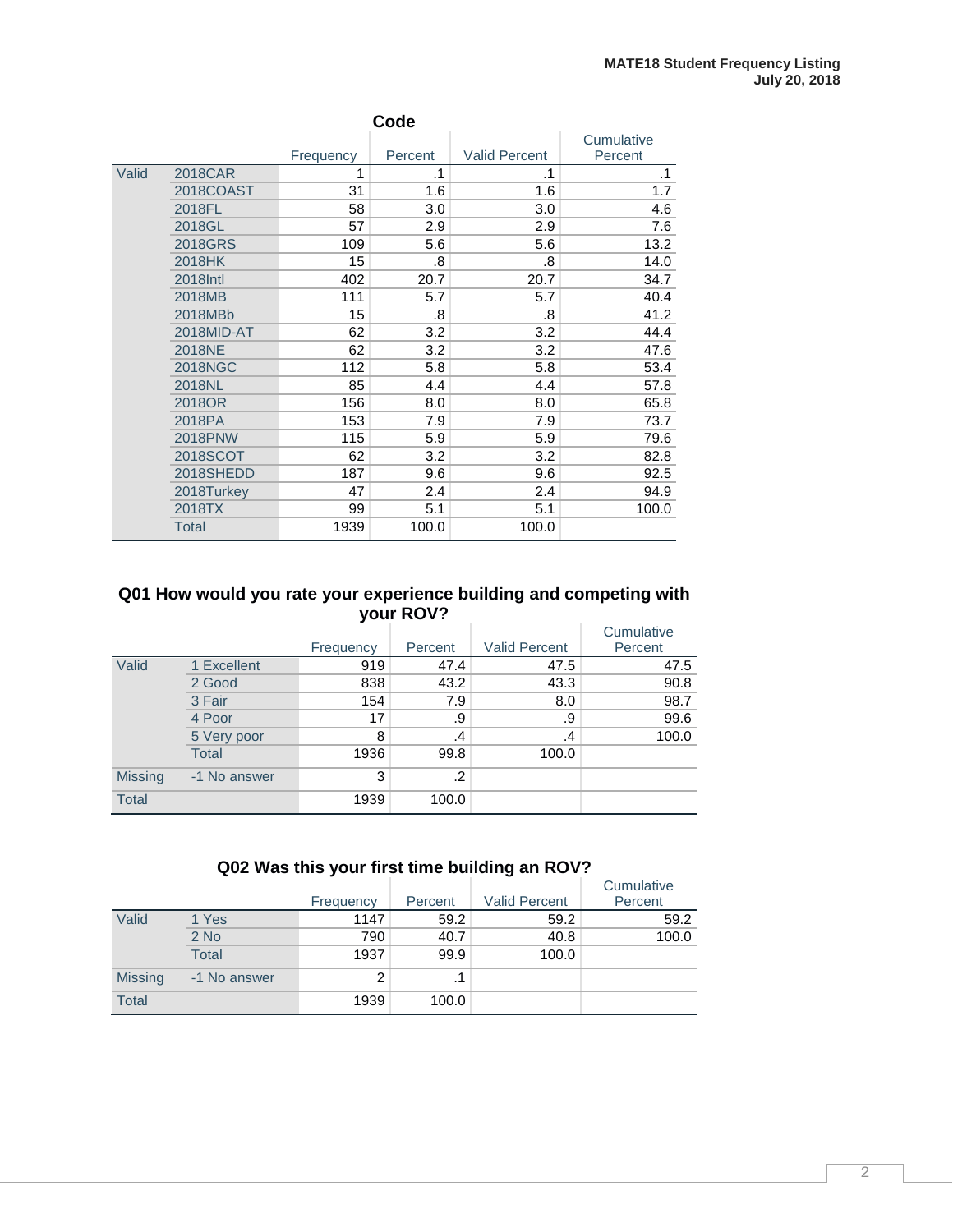|                |                     |                |           |                      | Cumulative |
|----------------|---------------------|----------------|-----------|----------------------|------------|
|                |                     | Frequency      | Percent   | <b>Valid Percent</b> | Percent    |
| Valid          | 1 Strongly agree    | 635            | 32.7      | 32.9                 | 32.9       |
|                | 2 Agree             | 898            | 46.3      | 46.5                 | 79.4       |
|                | 3 Neutral           | 320            | 16.5      | 16.6                 | 96.0       |
|                | 4 Disagree          | 58             | 3.0       | 3.0                  | 99.0       |
|                | 5 Strongly disagree | 20             | 1.0       | 1.0                  | 100.0      |
|                | Total               | 1931           | 99.6      | 100.0                |            |
| <b>Missing</b> | -2 Partial complete | $\overline{2}$ | $\cdot$ 1 |                      |            |
|                | -1 No answer        | 6              | .3        |                      |            |
|                | <b>Total</b>        | 8              | .4        |                      |            |
| <b>Total</b>   |                     | 1939           | 100.0     |                      |            |

#### **Q03A Because of my ROV project...I know more about careers in science, technology, engineering, and math**

#### **Q03B Because of my ROV project...I am more interested in a career in science, technology, engineering, and math**

|                |                     | Frequency | Percent       | <b>Valid Percent</b> | Cumulative<br>Percent |
|----------------|---------------------|-----------|---------------|----------------------|-----------------------|
| Valid          | 1 Strongly agree    | 827       | 42.7          | 42.8                 | 42.8                  |
|                | 2 Agree             | 649       | 33.5          | 33.6                 | 76.5                  |
|                | 3 Neutral           | 367       | 18.9          | 19.0                 | 95.5                  |
|                | 4 Disagree          | 67        | 3.5           | 3.5                  | 99.0                  |
|                | 5 Strongly disagree | 20        | 1.0           | 1.0                  | 100.0                 |
|                | <b>Total</b>        | 1930      | 99.5          | 100.0                |                       |
| <b>Missing</b> | -2 Partial complete | 2         | $\cdot$ 1     |                      |                       |
|                | -1 No answer        | 7         | $\mathcal{A}$ |                      |                       |
|                | <b>Total</b>        | 9         | .5            |                      |                       |
| <b>Total</b>   |                     | 1939      | 100.0         |                      |                       |

#### **Q03C Because of my ROV project...I want to learn more about science, technology, engineering, and math**

|                |                     |                |         |                      | Cumulative |
|----------------|---------------------|----------------|---------|----------------------|------------|
|                |                     | Frequency      | Percent | <b>Valid Percent</b> | Percent    |
| Valid          | 1 Strongly agree    | 967            | 49.9    | 50.4                 | 50.4       |
|                | 2 Agree             | 687            | 35.4    | 35.8                 | 86.2       |
|                | 3 Neutral           | 229            | 11.8    | 11.9                 | 98.1       |
|                | 4 Disagree          | 22             | 1.1     | 1.1                  | 99.3       |
|                | 5 Strongly disagree | 14             | .7      | .7                   | 100.0      |
|                | <b>Total</b>        | 1919           | 99.0    | 100.0                |            |
| <b>Missing</b> | -2 Partial complete | $\overline{2}$ | .1      |                      |            |
|                | -1 No answer        | 18             | .9      |                      |            |
|                | <b>Total</b>        | 20             | 1.0     |                      |            |
| <b>Total</b>   |                     | 1939           | 100.0   |                      |            |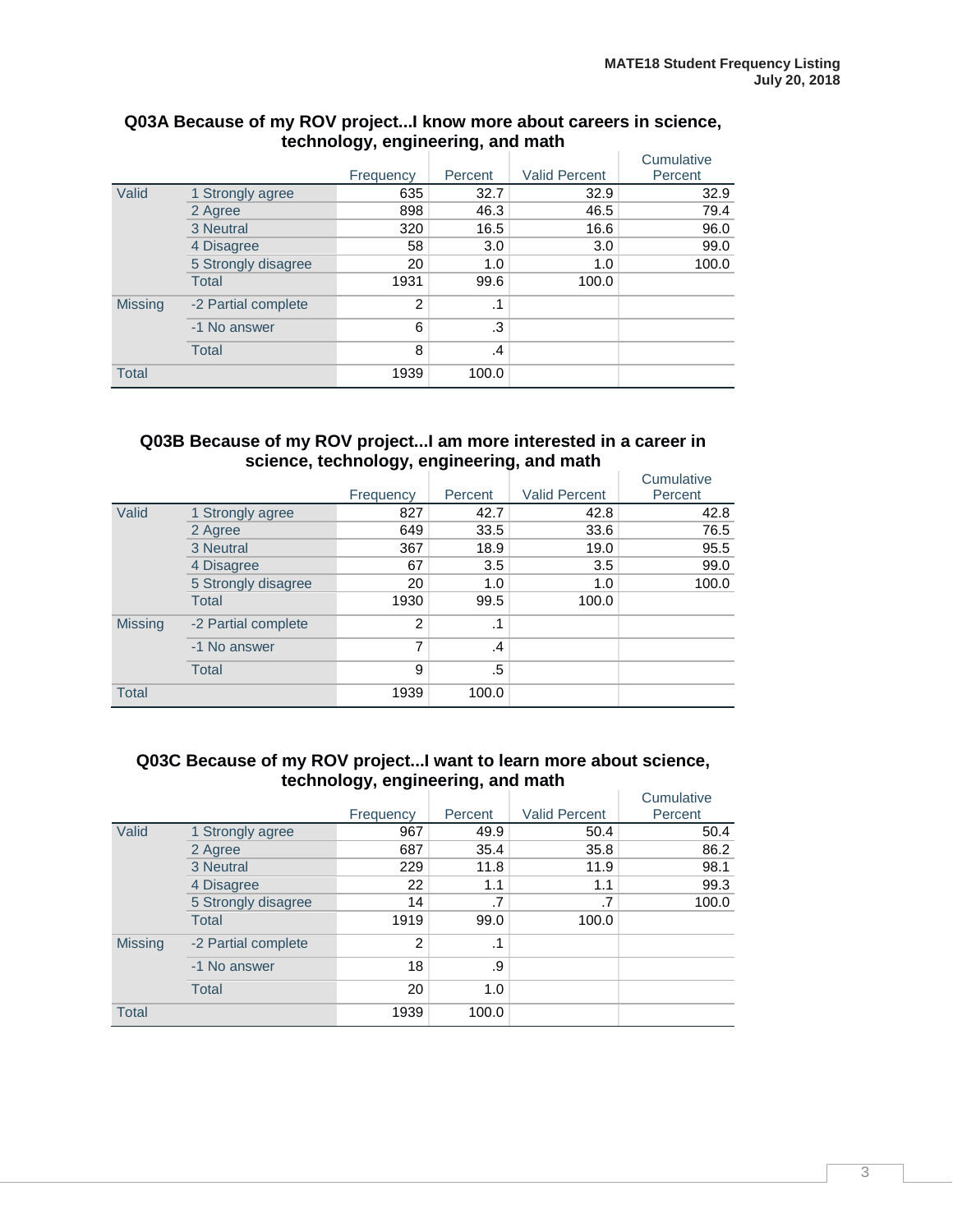|                |                     |           |           |                      | Cumulative |
|----------------|---------------------|-----------|-----------|----------------------|------------|
|                |                     | Frequency | Percent   | <b>Valid Percent</b> | Percent    |
| Valid          | 1 Strongly agree    | 892       | 46.0      | 46.4                 | 46.4       |
|                | 2 Agree             | 780       | 40.2      | 40.5                 | 86.9       |
|                | 3 Neutral           | 213       | 11.0      | 11.1                 | 98.0       |
|                | 4 Disagree          | 28        | 1.4       | 1.5                  | 99.4       |
|                | 5 Strongly disagree | 11        | .6        | .6                   | 100.0      |
|                | <b>Total</b>        | 1924      | 99.2      | 100.0                |            |
| <b>Missing</b> | -2 Partial complete | 2         | $\cdot$ 1 |                      |            |
|                | -1 No answer        | 13        | .7        |                      |            |
|                | <b>Total</b>        | 15        | .8        |                      |            |
| <b>Total</b>   |                     | 1939      | 100.0     |                      |            |

#### **Q03D Because of my ROV project...I learned how to apply science, technology, engineering and/or math to solving real world problems**

#### **Q03E Because of my ROV project...I learned how to communicate my engineering design to other people**

|                |                     | Frequency | Percent   | <b>Valid Percent</b> | Cumulative<br>Percent |
|----------------|---------------------|-----------|-----------|----------------------|-----------------------|
| Valid          | 1 Strongly agree    | 829       | 42.8      | 43.0                 | 43.0                  |
|                | 2 Agree             | 800       | 41.3      | 41.5                 | 84.5                  |
|                | 3 Neutral           | 238       | 12.3      | 12.3                 | 96.8                  |
|                | 4 Disagree          | 40        | 2.1       | 2.1                  | 98.9                  |
|                | 5 Strongly disagree | 21        | 1.1       | 1.1                  | 100.0                 |
|                | <b>Total</b>        | 1928      | 99.4      | 100.0                |                       |
| <b>Missing</b> | -2 Partial complete | 2         | $\cdot$ 1 |                      |                       |
|                | -1 No answer        | 9         | .5        |                      |                       |
|                | <b>Total</b>        | 11        | .6        |                      |                       |
| <b>Total</b>   |                     | 1939      | 100.0     |                      |                       |

#### **Q04A Because of my ROV project...I am more interested in taking engineering courses**

|                |                     |           |           |                      | Cumulative |
|----------------|---------------------|-----------|-----------|----------------------|------------|
|                |                     | Frequency | Percent   | <b>Valid Percent</b> | Percent    |
| Valid          | 1 Strongly agree    | 841       | 43.4      | 43.7                 | 43.7       |
|                | 2 Agree             | 596       | 30.7      | 31.0                 | 74.7       |
|                | 3 Neutral           | 374       | 19.3      | 19.4                 | 94.2       |
|                | 4 Disagree          | 92        | 4.7       | 4.8                  | 99.0       |
|                | 5 Strongly disagree | 20        | 1.0       | 1.0                  | 100.0      |
|                | <b>Total</b>        | 1923      | 99.2      | 100.0                |            |
| <b>Missing</b> | -2 Partial complete | 2         | $\cdot$ 1 |                      |            |
|                | -1 No answer        | 14        | .7        |                      |            |
|                | <b>Total</b>        | 16        | .8        |                      |            |
| <b>Total</b>   |                     | 1939      | 100.0     |                      |            |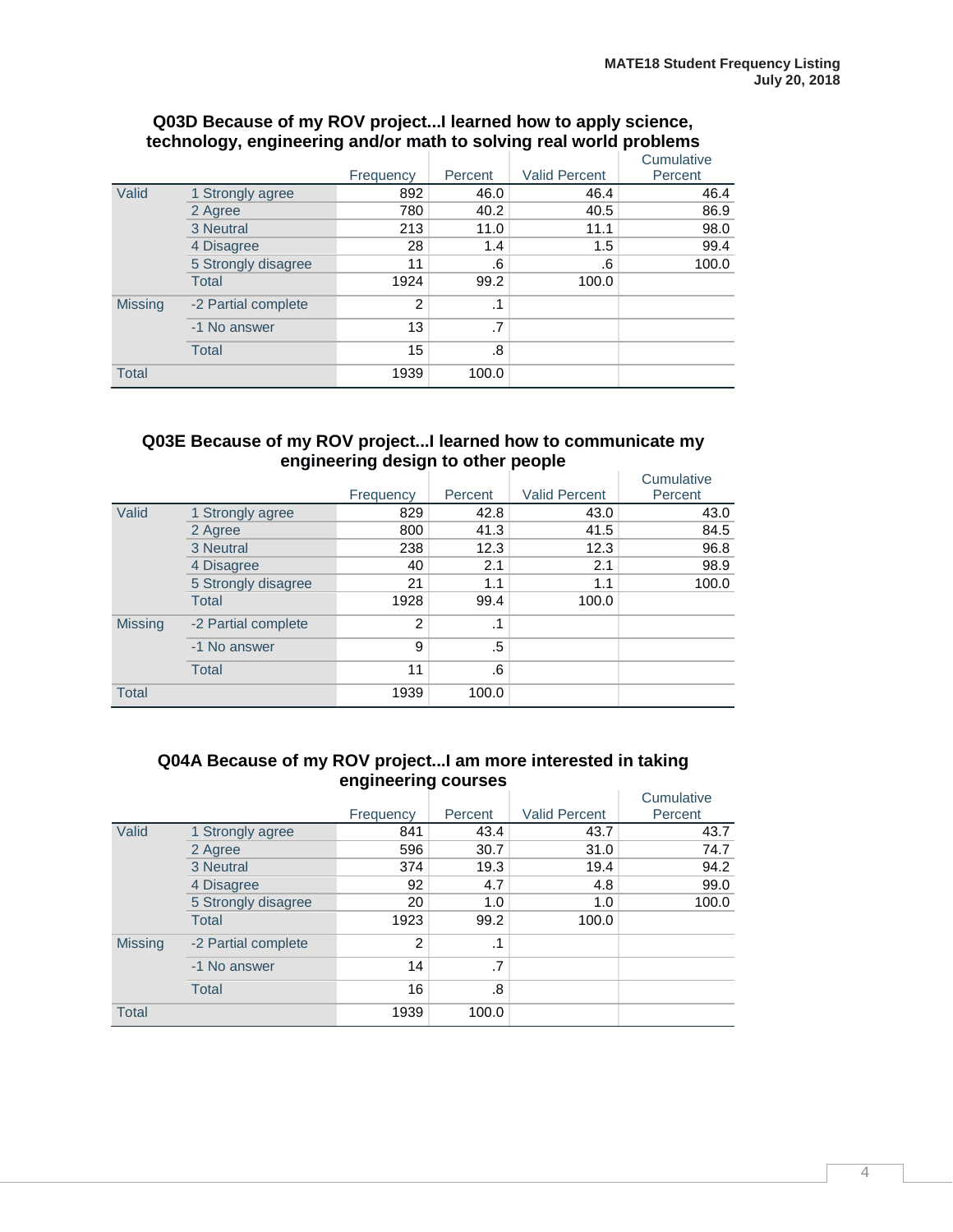| <b>courses</b> |                     |           |           |                      |            |  |  |
|----------------|---------------------|-----------|-----------|----------------------|------------|--|--|
|                |                     |           |           |                      | Cumulative |  |  |
|                |                     | Frequency | Percent   | <b>Valid Percent</b> | Percent    |  |  |
| Valid          | 1 Strongly agree    | 695       | 35.8      | 36.2                 | 36.2       |  |  |
|                | 2 Agree             | 688       | 35.5      | 35.8                 | 72.0       |  |  |
|                | 3 Neutral           | 417       | 21.5      | 21.7                 | 93.7       |  |  |
|                | 4 Disagree          | 103       | 5.3       | 5.4                  | 99.1       |  |  |
|                | 5 Strongly disagree | 18        | .9        | .9                   | 100.0      |  |  |
|                | <b>Total</b>        | 1921      | 99.1      | 100.0                |            |  |  |
| <b>Missing</b> | -2 Partial complete | 2         | $\cdot$ 1 |                      |            |  |  |
|                | -1 No answer        | 16        | .8        |                      |            |  |  |
|                | <b>Total</b>        | 18        | .9        |                      |            |  |  |
| <b>Total</b>   |                     | 1939      | 100.0     |                      |            |  |  |

## **Q04B Because of my ROV project...I am more interested in taking science**

#### **Q04C Because of my ROV project...I am more interested in taking math courses**

|                |                     |           |           |                      | Cumulative |
|----------------|---------------------|-----------|-----------|----------------------|------------|
|                |                     | Frequency | Percent   | <b>Valid Percent</b> | Percent    |
| Valid          | 1 Strongly agree    | 543       | 28.0      | 28.4                 | 28.4       |
|                | 2 Agree             | 631       | 32.5      | 33.0                 | 61.5       |
|                | 3 Neutral           | 524       | 27.0      | 27.4                 | 88.9       |
|                | 4 Disagree          | 150       | 7.7       | 7.9                  | 96.8       |
|                | 5 Strongly disagree | 62        | 3.2       | 3.2                  | 100.0      |
|                | <b>Total</b>        | 1910      | 98.5      | 100.0                |            |
| <b>Missing</b> | -2 Partial complete | 2         | $\cdot$ 1 |                      |            |
|                | -1 No answer        | 27        | 1.4       |                      |            |
|                | Total               | 29        | 1.5       |                      |            |
| <b>Total</b>   |                     | 1939      | 100.0     |                      |            |

#### **Q04D Because of my ROV project...I am more interested in taking computer science courses**

|                |                     | Frequency | Percent   | <b>Valid Percent</b> | Cumulative<br>Percent |
|----------------|---------------------|-----------|-----------|----------------------|-----------------------|
| Valid          | 1 Strongly agree    | 748       | 38.6      | 39.0                 | 39.0                  |
|                | 2 Agree             | 558       | 28.8      | 29.1                 | 68.2                  |
|                | 3 Neutral           | 419       | 21.6      | 21.9                 | 90.0                  |
|                | 4 Disagree          | 155       | 8.0       | 8.1                  | 98.1                  |
|                | 5 Strongly disagree | 36        | 1.9       | 1.9                  | 100.0                 |
|                | <b>Total</b>        | 1916      | 98.8      | 100.0                |                       |
| <b>Missing</b> | -2 Partial complete | 2         | $\cdot$ 1 |                      |                       |
|                | -1 No answer        | 21        | 1.1       |                      |                       |
|                | <b>Total</b>        | 23        | 1.2       |                      |                       |
| <b>Total</b>   |                     | 1939      | 100.0     |                      |                       |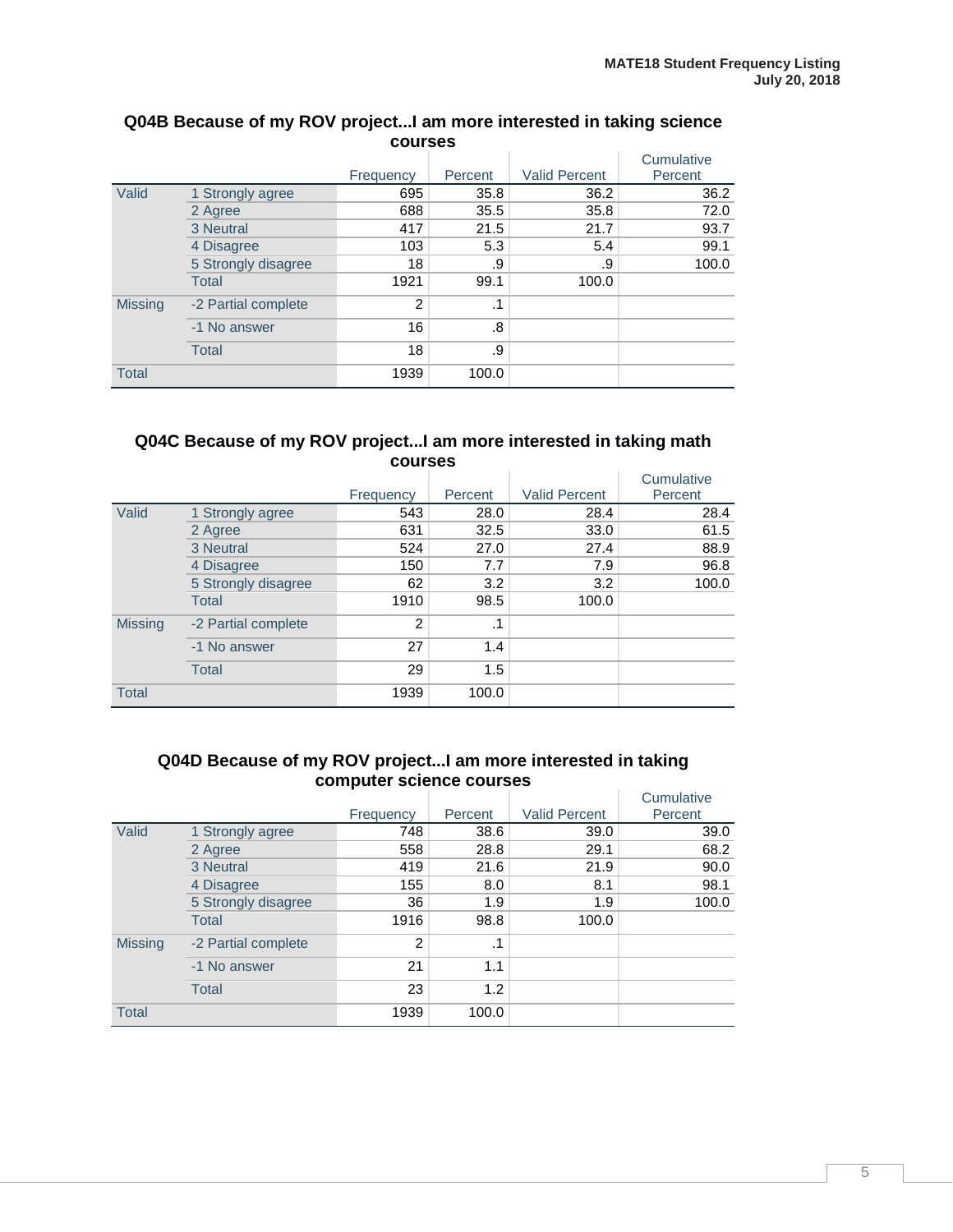|                |                     | Frequency | Percent | <b>Valid Percent</b> | Cumulative<br>Percent |
|----------------|---------------------|-----------|---------|----------------------|-----------------------|
| Valid          | 1 Strongly agree    | 1079      | 55.6    | 56.3                 | 56.3                  |
|                | 2 Agree             | 581       | 30.0    | 30.3                 | 86.6                  |
|                | 3 Neutral           | 207       | 10.7    | 10.8                 | 97.4                  |
|                | 4 Disagree          | 40        | 2.1     | 2.1                  | 99.5                  |
|                | 5 Strongly disagree | 9         | .5      | .5                   | 100.0                 |
|                | <b>Total</b>        | 1916      | 98.8    | 100.0                |                       |
| <b>Missing</b> | -2 Partial complete | 2         | .1      |                      |                       |
|                | -1 No answer        | 21        | 1.1     |                      |                       |
|                | <b>Total</b>        | 23        | 1.2     |                      |                       |
| <b>Total</b>   |                     | 1939      | 100.0   |                      |                       |

#### **Q04E Because of my ROV project...I am more interested in taking hands on classes or club activities like robotics, electronics, and shop courses**

#### **Q05A Because of my ROV project...I increased my skills and knowledge in engineering**

|                |                     | Frequency     | Percent   | <b>Valid Percent</b> | Cumulative<br>Percent |
|----------------|---------------------|---------------|-----------|----------------------|-----------------------|
|                |                     |               |           |                      |                       |
| Valid          | 1 Strongly agree    | 1057          | 54.5      | 55.1                 | 55.1                  |
|                | 2 Agree             | 724           | 37.3      | 37.7                 | 92.9                  |
|                | 3 Neutral           | 116           | 6.0       | 6.0                  | 98.9                  |
|                | 4 Disagree          | 12            | .6        | .6                   | 99.5                  |
|                | 5 Strongly disagree | 9             | .5        | .5                   | 100.0                 |
|                | <b>Total</b>        | 1918          | 98.9      | 100.0                |                       |
| <b>Missing</b> | -2 Partial complete | $\mathcal{P}$ | $\cdot$ 1 |                      |                       |
|                | -1 No answer        | 19            | 1.0       |                      |                       |
|                | <b>Total</b>        | 21            | 1.1       |                      |                       |
| <b>Total</b>   |                     | 1939          | 100.0     |                      |                       |

#### **Q05B Because of my ROV project...I increased my skills and knowledge in science**

|                |                     | Frequency | Percent   | <b>Valid Percent</b> | Cumulative<br>Percent |
|----------------|---------------------|-----------|-----------|----------------------|-----------------------|
| Valid          | 1 Strongly agree    | 747       | 38.5      | 39.1                 | 39.1                  |
|                | 2 Agree             | 772       | 39.8      | 40.4                 | 79.4                  |
|                | 3 Neutral           | 328       | 16.9      | 17.2                 | 96.6                  |
|                | 4 Disagree          | 53        | 2.7       | 2.8                  | 99.4                  |
|                | 5 Strongly disagree | 12        | .6        | .6                   | 100.0                 |
|                | <b>Total</b>        | 1912      | 98.6      | 100.0                |                       |
| <b>Missing</b> | -2 Partial complete | 2         | $\cdot$ 1 |                      |                       |
|                | -1 No answer        | 25        | 1.3       |                      |                       |
|                | <b>Total</b>        | 27        | 1.4       |                      |                       |
| <b>Total</b>   |                     | 1939      | 100.0     |                      |                       |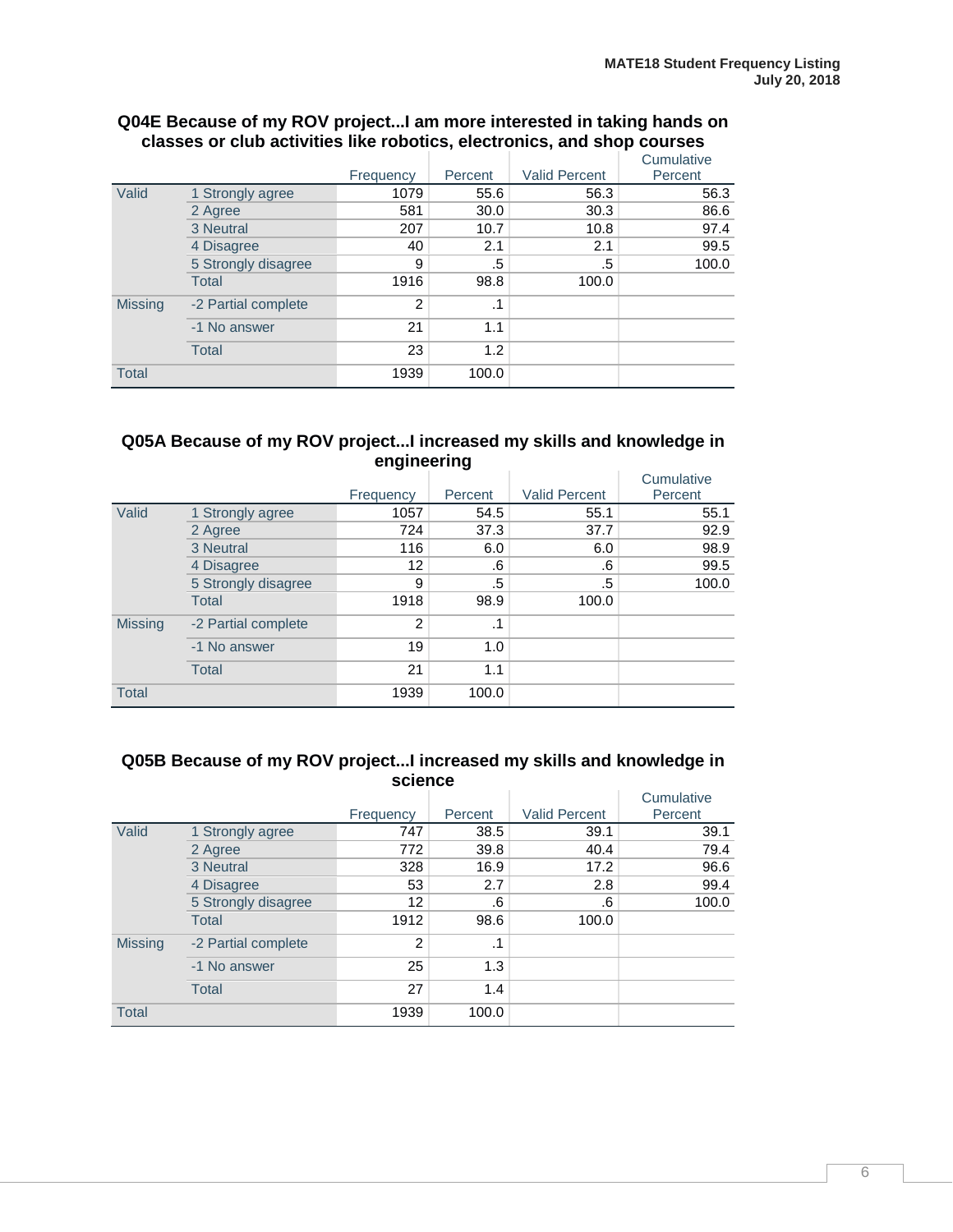|                | math                |           |         |                      |                       |  |  |  |
|----------------|---------------------|-----------|---------|----------------------|-----------------------|--|--|--|
|                |                     | Frequency | Percent | <b>Valid Percent</b> | Cumulative<br>Percent |  |  |  |
| Valid          | 1 Strongly agree    | 546       | 28.2    | 28.6                 | 28.6                  |  |  |  |
|                | 2 Agree             | 661       | 34.1    | 34.6                 | 63.3                  |  |  |  |
|                | 3 Neutral           | 548       | 28.3    | 28.7                 | 92.0                  |  |  |  |
|                | 4 Disagree          | 124       | 6.4     | 6.5                  | 98.5                  |  |  |  |
|                | 5 Strongly disagree | 29        | 1.5     | 1.5                  | 100.0                 |  |  |  |
|                | <b>Total</b>        | 1908      | 98.4    | 100.0                |                       |  |  |  |
| <b>Missing</b> | -2 Partial complete | 2         | .1      |                      |                       |  |  |  |
|                | -1 No answer        | 29        | 1.5     |                      |                       |  |  |  |
|                | <b>Total</b>        | 31        | 1.6     |                      |                       |  |  |  |
| <b>Total</b>   |                     | 1939      | 100.0   |                      |                       |  |  |  |

## **Q05C Because of my ROV project...I increased my skills and knowledge in**

#### **Q05D Because of my ROV project...I increased my skills and knowledge in technology**

|                |                     | Frequency     | Percent       | <b>Valid Percent</b> | Cumulative<br>Percent |
|----------------|---------------------|---------------|---------------|----------------------|-----------------------|
|                |                     |               |               |                      |                       |
| Valid          | 1 Strongly agree    | 1011          | 52.1          | 53.0                 | 53.0                  |
|                | 2 Agree             | 727           | 37.5          | 38.1                 | 91.1                  |
|                | 3 Neutral           | 147           | 7.6           | 7.7                  | 98.8                  |
|                | 4 Disagree          | 15            | .8            | .8                   | 99.6                  |
|                | 5 Strongly disagree | 7             | $\mathcal{A}$ | .4                   | 100.0                 |
|                | Total               | 1907          | 98.3          | 100.0                |                       |
| <b>Missing</b> | -2 Partial complete | $\mathcal{P}$ | $\cdot$ 1     |                      |                       |
|                | -1 No answer        | 30            | 1.5           |                      |                       |
|                | <b>Total</b>        | 32            | 1.7           |                      |                       |
| <b>Total</b>   |                     | 1939          | 100.0         |                      |                       |

#### **Q05E Because of my ROV project...I know more about the competition theme: Jet City: Aircraft, Earthquakes, and Energy**

|                |                     |           |           |                      | Cumulative |
|----------------|---------------------|-----------|-----------|----------------------|------------|
|                |                     | Frequency | Percent   | <b>Valid Percent</b> | Percent    |
| Valid          | 1 Strongly agree    | 770       | 39.7      | 40.4                 | 40.4       |
|                | 2 Agree             | 680       | 35.1      | 35.7                 | 76.0       |
|                | 3 Neutral           | 328       | 16.9      | 17.2                 | 93.2       |
|                | 4 Disagree          | 99        | 5.1       | 5.2                  | 98.4       |
|                | 5 Strongly disagree | 30        | 1.5       | 1.6                  | 100.0      |
|                | <b>Total</b>        | 1907      | 98.3      | 100.0                |            |
| <b>Missing</b> | -2 Partial complete | 2         | $\cdot$ 1 |                      |            |
|                | -1 No answer        | 30        | 1.5       |                      |            |
|                | <b>Total</b>        | 32        | 1.7       |                      |            |
| <b>Total</b>   |                     | 1939      | 100.0     |                      |            |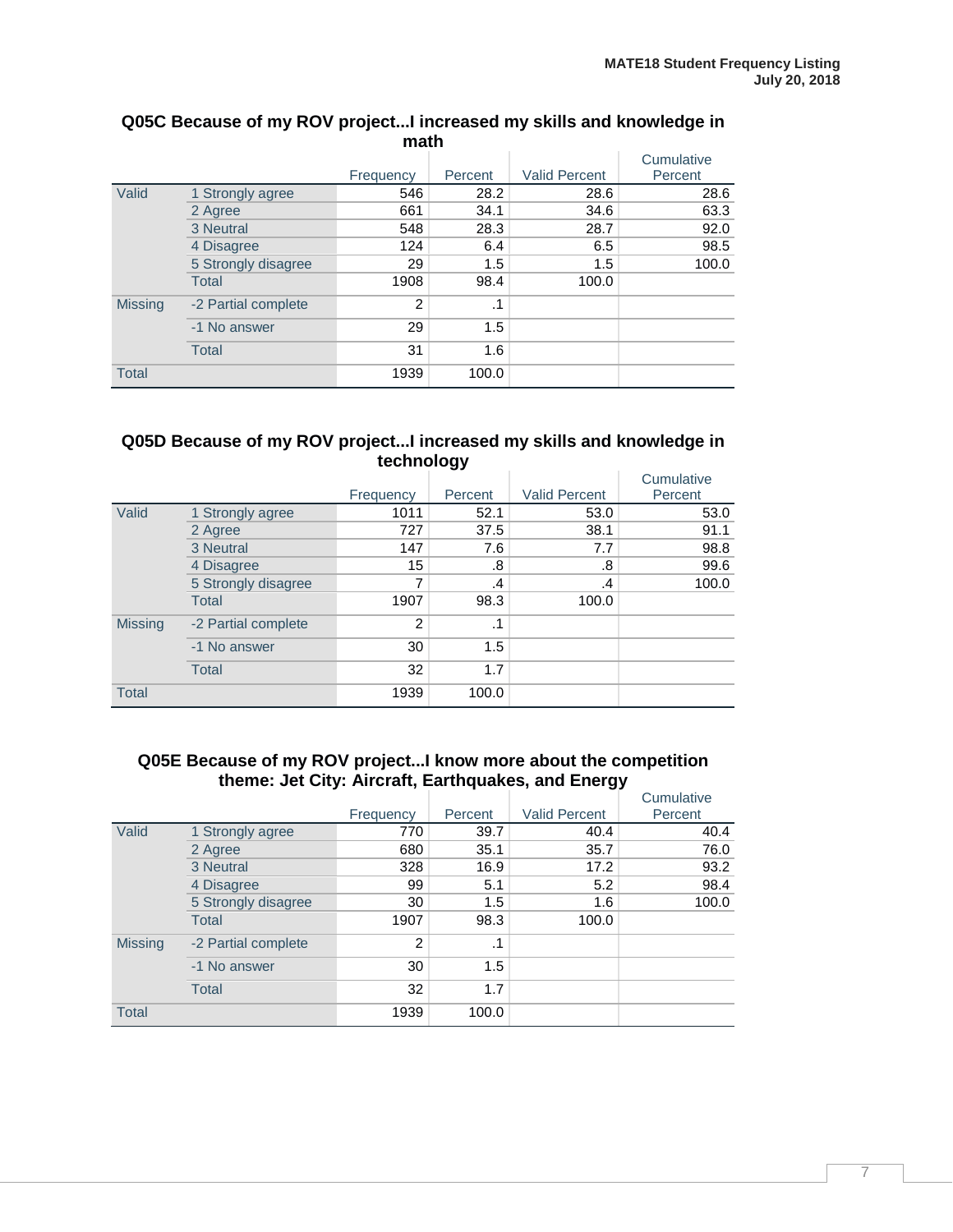|                |                     |                |           |                      | Cumulative |
|----------------|---------------------|----------------|-----------|----------------------|------------|
|                |                     | Frequency      | Percent   | <b>Valid Percent</b> | Percent    |
| Valid          | 1 Strongly agree    | 813            | 41.9      | 42.3                 | 42.3       |
|                | 2 Agree             | 842            | 43.4      | 43.8                 | 86.1       |
|                | 3 Neutral           | 241            | 12.4      | 12.5                 | 98.6       |
|                | 4 Disagree          | 20             | 1.0       | 1.0                  | 99.6       |
|                | 5 Strongly disagree | 7              | .4        | .4                   | 100.0      |
|                | Total               | 1923           | 99.2      | 100.0                |            |
| <b>Missing</b> | -2 Partial complete | $\mathfrak{p}$ | $\cdot$ 1 |                      |            |
|                | -1 No answer        | 14             | .7        |                      |            |
|                | <b>Total</b>        | 16             | .8        |                      |            |
| <b>Total</b>   |                     | 1939           | 100.0     |                      |            |

### **Q06A Because of my ROV project...I am a better team member**

## **Q06B Because of my ROV project...I am a better leader**

|                |                     | Frequency | Percent   | <b>Valid Percent</b> | Cumulative<br>Percent |
|----------------|---------------------|-----------|-----------|----------------------|-----------------------|
| Valid          | 1 Strongly agree    | 709       | 36.6      | 37.0                 | 37.0                  |
|                | 2 Agree             | 694       | 35.8      | 36.2                 | 73.1                  |
|                | 3 Neutral           | 430       | 22.2      | 22.4                 | 95.6                  |
|                | 4 Disagree          | 70        | 3.6       | 3.6                  | 99.2                  |
|                | 5 Strongly disagree | 15        | .8        | .8                   | 100.0                 |
|                | <b>Total</b>        | 1918      | 98.9      | 100.0                |                       |
| <b>Missing</b> | -2 Partial complete | 2         | $\cdot$ 1 |                      |                       |
|                | -1 No answer        | 19        | 1.0       |                      |                       |
|                | <b>Total</b>        | 21        | 1.1       |                      |                       |
| <b>Total</b>   |                     | 1939      | 100.0     |                      |                       |

## **Q06C Because of my ROV project...I am a better problem solver**

|                |                     |           |         |                      | Cumulative |
|----------------|---------------------|-----------|---------|----------------------|------------|
|                |                     | Frequency | Percent | <b>Valid Percent</b> | Percent    |
| Valid          | 1 Strongly agree    | 843       | 43.5    | 44.1                 | 44.1       |
|                | 2 Agree             | 807       | 41.6    | 42.2                 | 86.3       |
|                | 3 Neutral           | 231       | 11.9    | 12.1                 | 98.3       |
|                | 4 Disagree          | 27        | 1.4     | 1.4                  | 99.7       |
|                | 5 Strongly disagree | 5         | .3      | .3                   | 100.0      |
|                | <b>Total</b>        | 1913      | 98.7    | 100.0                |            |
| <b>Missing</b> | -2 Partial complete | 2         | .1      |                      |            |
|                | -1 No answer        | 24        | 1.2     |                      |            |
|                | <b>Total</b>        | 26        | 1.3     |                      |            |
| <b>Total</b>   |                     | 1939      | 100.0   |                      |            |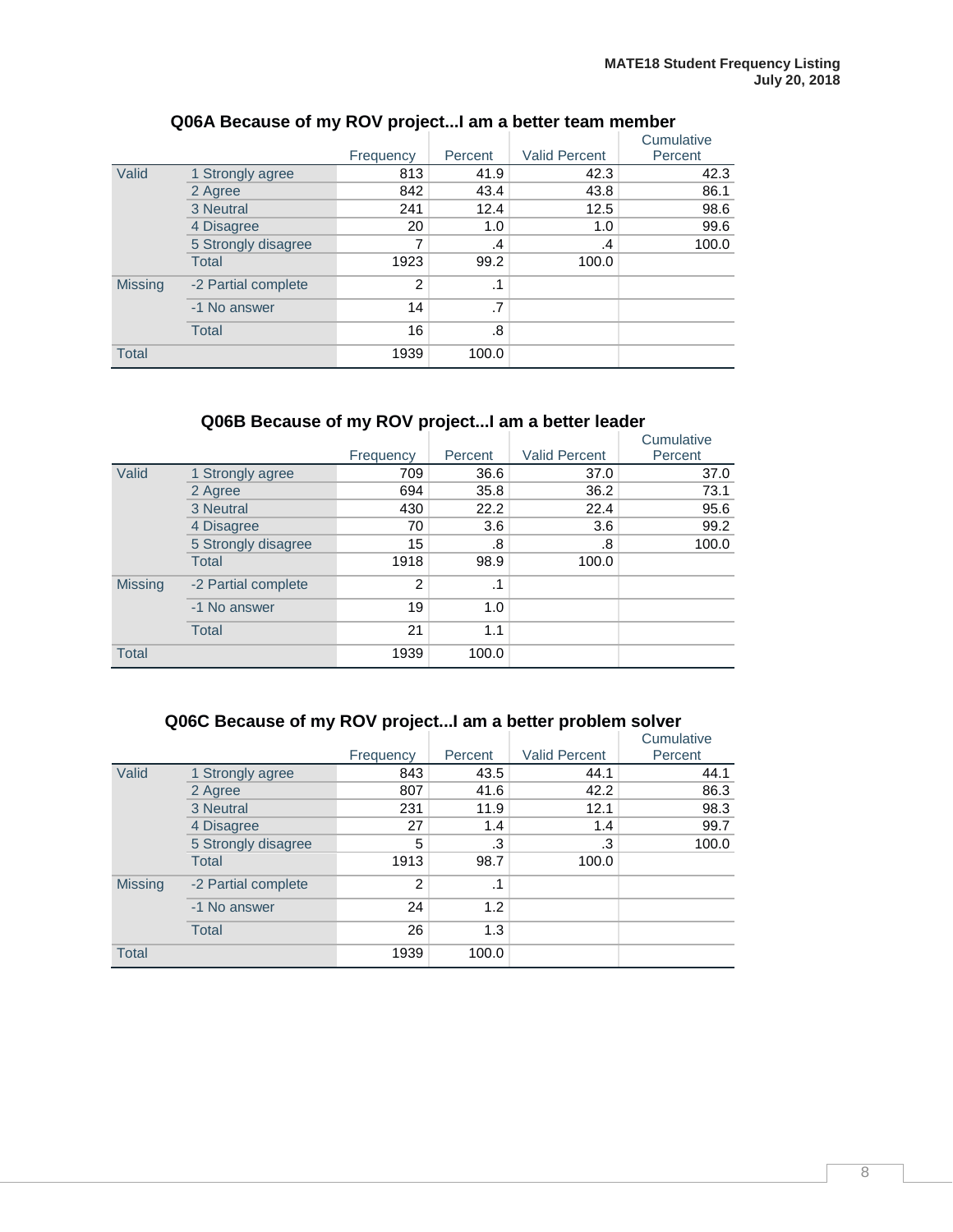|                |                     | Frequency | Percent   | <b>Valid Percent</b> | Cumulative<br>Percent |
|----------------|---------------------|-----------|-----------|----------------------|-----------------------|
| Valid          | 1 Strongly agree    | 823       | 42.4      | 43.0                 | 43.0                  |
|                | 2 Agree             | 762       | 39.3      | 39.9                 | 82.9                  |
|                | 3 Neutral           | 284       | 14.6      | 14.9                 | 97.8                  |
|                | 4 Disagree          | 30        | 1.5       | 1.6                  | 99.3                  |
|                | 5 Strongly disagree | 13        | .7        | .7                   | 100.0                 |
|                | <b>Total</b>        | 1912      | 98.6      | 100.0                |                       |
| <b>Missing</b> | -2 Partial complete | 2         | $\cdot$ 1 |                      |                       |
|                | -1 No answer        | 25        | 1.3       |                      |                       |
|                | Total               | 27        | 1.4       |                      |                       |
| <b>Total</b>   |                     | 1939      | 100.0     |                      |                       |

### **Q06D Because of my ROV project...I am a better critical thinker**

## **Q06E Because of my ROV project...I am more organized**

|                |                     | Frequency | Percent   | <b>Valid Percent</b> | Cumulative<br>Percent |
|----------------|---------------------|-----------|-----------|----------------------|-----------------------|
| Valid          | 1 Strongly agree    | 622       | 32.1      | 32.5                 | 32.5                  |
|                | 2 Agree             | 677       | 34.9      | 35.4                 | 67.9                  |
|                | 3 Neutral           | 416       | 21.5      | 21.7                 | 89.6                  |
|                | 4 Disagree          | 139       | 7.2       | 7.3                  | 96.9                  |
|                | 5 Strongly disagree | 60        | 3.1       | 3.1                  | 100.0                 |
|                | <b>Total</b>        | 1914      | 98.7      | 100.0                |                       |
| <b>Missing</b> | -2 Partial complete | 2         | $\cdot$ 1 |                      |                       |
|                | -1 No answer        | 23        | 1.2       |                      |                       |
|                | <b>Total</b>        | 25        | 1.3       |                      |                       |
| <b>Total</b>   |                     | 1939      | 100.0     |                      |                       |

## **Q06F Because of my ROV project...I am more self-confident**

|                |                     |                |           |                      | Cumulative |
|----------------|---------------------|----------------|-----------|----------------------|------------|
|                |                     | Frequency      | Percent   | <b>Valid Percent</b> | Percent    |
| Valid          | 1 Strongly agree    | 765            | 39.5      | 39.8                 | 39.8       |
|                | 2 Agree             | 670            | 34.6      | 34.9                 | 74.7       |
|                | 3 Neutral           | 374            | 19.3      | 19.5                 | 94.2       |
|                | 4 Disagree          | 73             | 3.8       | 3.8                  | 98.0       |
|                | 5 Strongly disagree | 39             | 2.0       | 2.0                  | 100.0      |
|                | <b>Total</b>        | 1921           | 99.1      | 100.0                |            |
| <b>Missing</b> | -2 Partial complete | $\overline{2}$ | $\cdot$ 1 |                      |            |
|                | -1 No answer        | 16             | .8        |                      |            |
|                | <b>Total</b>        | 18             | .9        |                      |            |
| <b>Total</b>   |                     | 1939           | 100.0     |                      |            |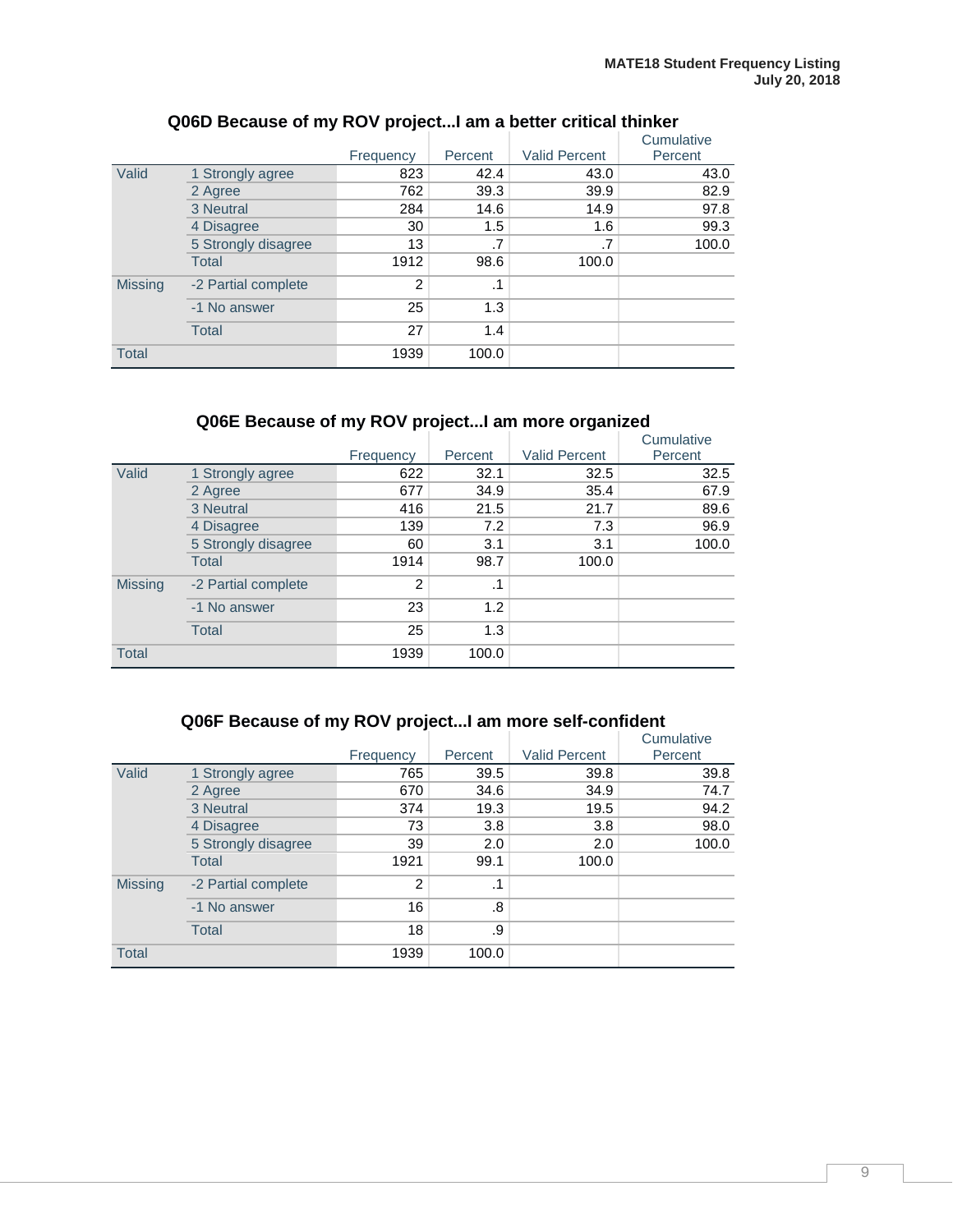|                | math?               |           |         |                      |            |  |  |  |  |
|----------------|---------------------|-----------|---------|----------------------|------------|--|--|--|--|
|                |                     |           |         |                      | Cumulative |  |  |  |  |
|                |                     | Frequency | Percent | <b>Valid Percent</b> | Percent    |  |  |  |  |
| Valid          | 1 Yes               | 1514      | 78.1    | 79.1                 | 79.1       |  |  |  |  |
|                | $2$ No              | 75        | 3.9     | 3.9                  | 83.0       |  |  |  |  |
|                | 3 Not sure          | 326       | 16.8    | 17.0                 | 100.0      |  |  |  |  |
|                | <b>Total</b>        | 1915      | 98.8    | 100.0                |            |  |  |  |  |
| <b>Missing</b> | -2 Partial complete | 2         | .1      |                      |            |  |  |  |  |
|                | -1 No answer        | 22        | 1.1     |                      |            |  |  |  |  |
|                | <b>Total</b>        | 24        | 1.2     |                      |            |  |  |  |  |
| <b>Total</b>   |                     | 1939      | 100.0   |                      |            |  |  |  |  |

## **Q07 Are you interested in a career in science, technology, engineering, or**

#### **Q08 What career would you like to have when you finish school?**

|                |                     |           |           |                      | Cumulative |
|----------------|---------------------|-----------|-----------|----------------------|------------|
|                |                     | Frequency | Percent   | <b>Valid Percent</b> | Percent    |
| Valid          | 1 Comments          | 1835      | 94.6      | 100.0                | 100.0      |
| <b>Missing</b> | -2 Partial complete | 2         | $\cdot$ 1 |                      |            |
|                | -1 No comment       | 102       | 5.3       |                      |            |
|                | Total               | 104       | 5.4       |                      |            |
| <b>Total</b>   |                     | 1939      | 100.0     |                      |            |

#### **Q09 Have you or your school received an award or honor as a result of your ROV project?**

|                |                          | Frequency | Percent   | <b>Valid Percent</b> | Cumulative<br>Percent |
|----------------|--------------------------|-----------|-----------|----------------------|-----------------------|
| Valid          | 1 Yes -- Please describe | 644       | 33.2      | 34.8                 | 34.8                  |
|                | $2$ No                   | 1206      | 62.2      | 65.2                 | 100.0                 |
|                | <b>Total</b>             | 1850      | 95.4      | 100.0                |                       |
| <b>Missing</b> | -2 Partial complete      | 2         | $\cdot$ 1 |                      |                       |
|                | -1 No answer             | 87        | 4.5       |                      |                       |
|                | <b>Total</b>             | 89        | 4.6       |                      |                       |
| <b>Total</b>   |                          | 1939      | 100.0     |                      |                       |

#### **Q09\_1\_o Have you or your school received an award or honor as a result of your ROV project?: (specify)**

|                |                   |           |         |                      | Cumulative |
|----------------|-------------------|-----------|---------|----------------------|------------|
|                |                   | Frequency | Percent | <b>Valid Percent</b> | Percent    |
| Valid          | 1 Comments        | 646       | 33.3    | 100.0                | 100.0      |
| <b>Missing</b> | -3 Branching skip | 1233      | 63.6    |                      |            |
|                | -1 No comment     | 60        | 3.1     |                      |            |
|                | Total             | 1293      | 66.7    |                      |            |
| <b>Total</b>   |                   | 1939      | 100.0   |                      |            |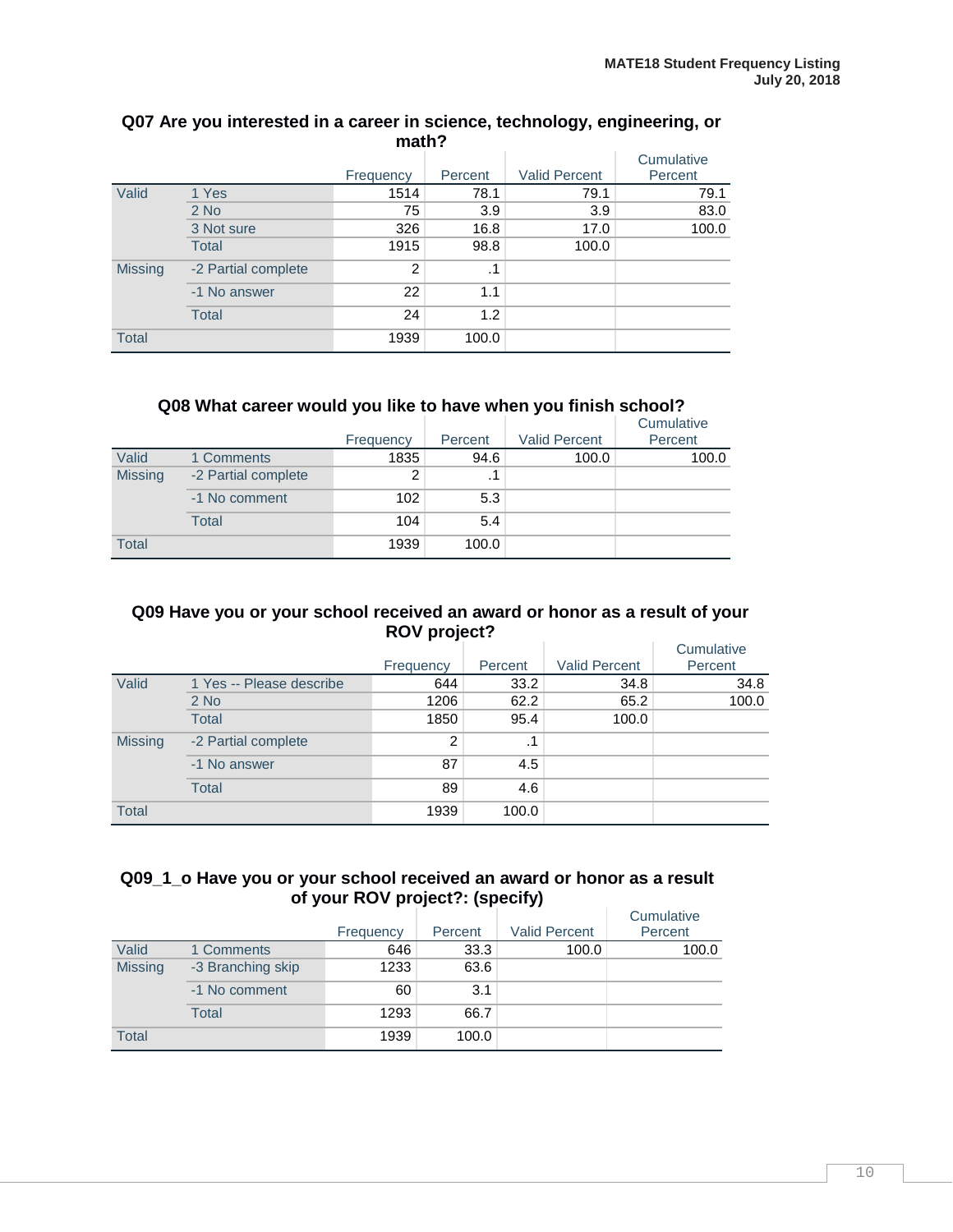#### **Q10 Has your ROV project opened up other education or career opportunities for you (e.g., strengthenedcollege application, scholarship, internship, job offer)?**

|                | VIIGI J :                |           |         |                      |                       |  |  |
|----------------|--------------------------|-----------|---------|----------------------|-----------------------|--|--|
|                |                          | Frequency | Percent | <b>Valid Percent</b> | Cumulative<br>Percent |  |  |
| Valid          | 1 Yes -- Please describe | 717       | 37.0    | 38.3                 | 38.3                  |  |  |
|                | $2$ No                   | 1153      | 59.5    | 61.7                 | 100.0                 |  |  |
|                | <b>Total</b>             | 1870      | 96.4    | 100.0                |                       |  |  |
| <b>Missing</b> | -2 Partial complete      | 4         | .2      |                      |                       |  |  |
|                | -1 No answer             | 65        | 3.4     |                      |                       |  |  |
|                | <b>Total</b>             | 69        | 3.6     |                      |                       |  |  |
| <b>Total</b>   |                          | 1939      | 100.0   |                      |                       |  |  |

#### **Q10\_1\_o Has your ROV project opened up other education or career opportunities for you (e.g., strengthenedcollege application, scholarship, internship, job offer)?: (specify)**

|                |                   |           |         |                      | Cumulative |
|----------------|-------------------|-----------|---------|----------------------|------------|
|                |                   | Frequency | Percent | <b>Valid Percent</b> | Percent    |
| Valid          | 1 Comments        | 633       | 32.6    | 100.0                | 100.0      |
| <b>Missing</b> | -3 Branching skip | 1173      | 60.5    |                      |            |
|                | -1 No comment     | 133       | 6.9     |                      |            |
|                | Total             | 1306      | 67.4    |                      |            |
| <b>Total</b>   |                   | 1939      | 100.0   |                      |            |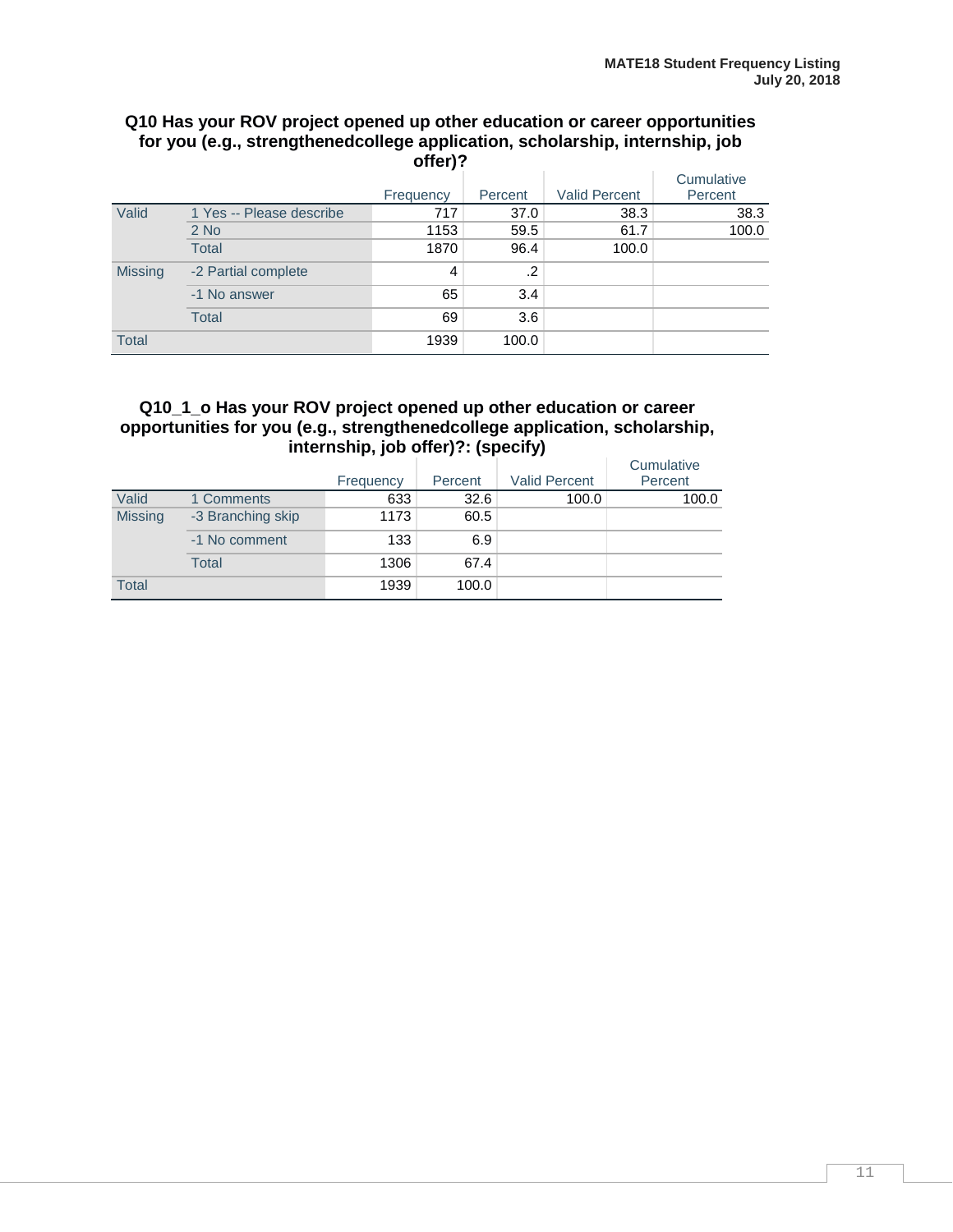|                |                      |           |         |                      | Cumulative |
|----------------|----------------------|-----------|---------|----------------------|------------|
|                |                      | Frequency | Percent | <b>Valid Percent</b> | Percent    |
| Valid          | 1 1st grade          | 251       | 12.9    | 13.7                 | 13.7       |
|                | 2 2nd grade          | 7         | .4      | .4                   | 14.1       |
|                | 3 3nd grade          | 13        | .7      | .7                   | 14.8       |
|                | 4 4th grade          | 42        | 2.2     | 2.3                  | 17.1       |
|                | 55th grade           | 60        | 3.1     | 3.3                  | 20.3       |
|                | 6 6th grade          | 147       | 7.6     | 8.0                  | 28.4       |
|                | 77th grade           | 193       | 10.0    | 10.5                 | 38.9       |
|                | 8 8th grade          | 240       | 12.4    | 13.1                 | 52.0       |
|                | 9 Freshman           | 165       | 8.5     | 9.0                  | 61.0       |
|                | 10 Sophomore         | 218       | 11.2    | 11.9                 | 72.8       |
|                | 12 Senior            | 248       | 12.8    | 13.5                 | 86.4       |
|                | <b>13 Year 1</b>     | 6         | .3      | .3                   | 86.7       |
|                | 14 Year 2            | 19        | 1.0     | 1.0                  | 87.7       |
|                | 15 College Freshman  | 41        | 2.1     | 2.2                  | 90.0       |
|                | 16 College Sophomore | 64        | 3.3     | 3.5                  | 93.5       |
|                | 17 College Junior    | 57        | 2.9     | 3.1                  | 96.6       |
|                | 18 College Senior    | 63        | 3.2     | 3.4                  | 100.0      |
|                | <b>Total</b>         | 1834      | 94.6    | 100.0                |            |
| <b>Missing</b> | -2 Partial complete  | 4         | $\cdot$ |                      |            |
|                | -1 No answer         | 101       | 5.2     |                      |            |
|                | <b>Total</b>         | 105       | 5.4     |                      |            |
| <b>Total</b>   |                      | 1939      | 100.0   |                      |            |

#### **Q11 What is your grade level? (If you are completing this during the summer, please mark the grade you attended in the school year that just finished.)**

#### **Q11\_O What is your grade level? (If you are completing this during the summer, please mark the grade you attended in the school year that just finished.): (specify)**

|                |                     | Frequency | Percent | <b>Valid Percent</b> | Cumulative<br>Percent |
|----------------|---------------------|-----------|---------|----------------------|-----------------------|
| Valid          | 1 Comments          | 57        | 2.9     | 100.0                | 100.0                 |
| <b>Missing</b> | -2 Partial complete |           | .4      |                      |                       |
|                | -1 No comment       | 1875      | 96.7    |                      |                       |
|                | Total               | 1882      | 97.1    |                      |                       |
| <b>Total</b>   |                     | 1939      | 100.0   |                      |                       |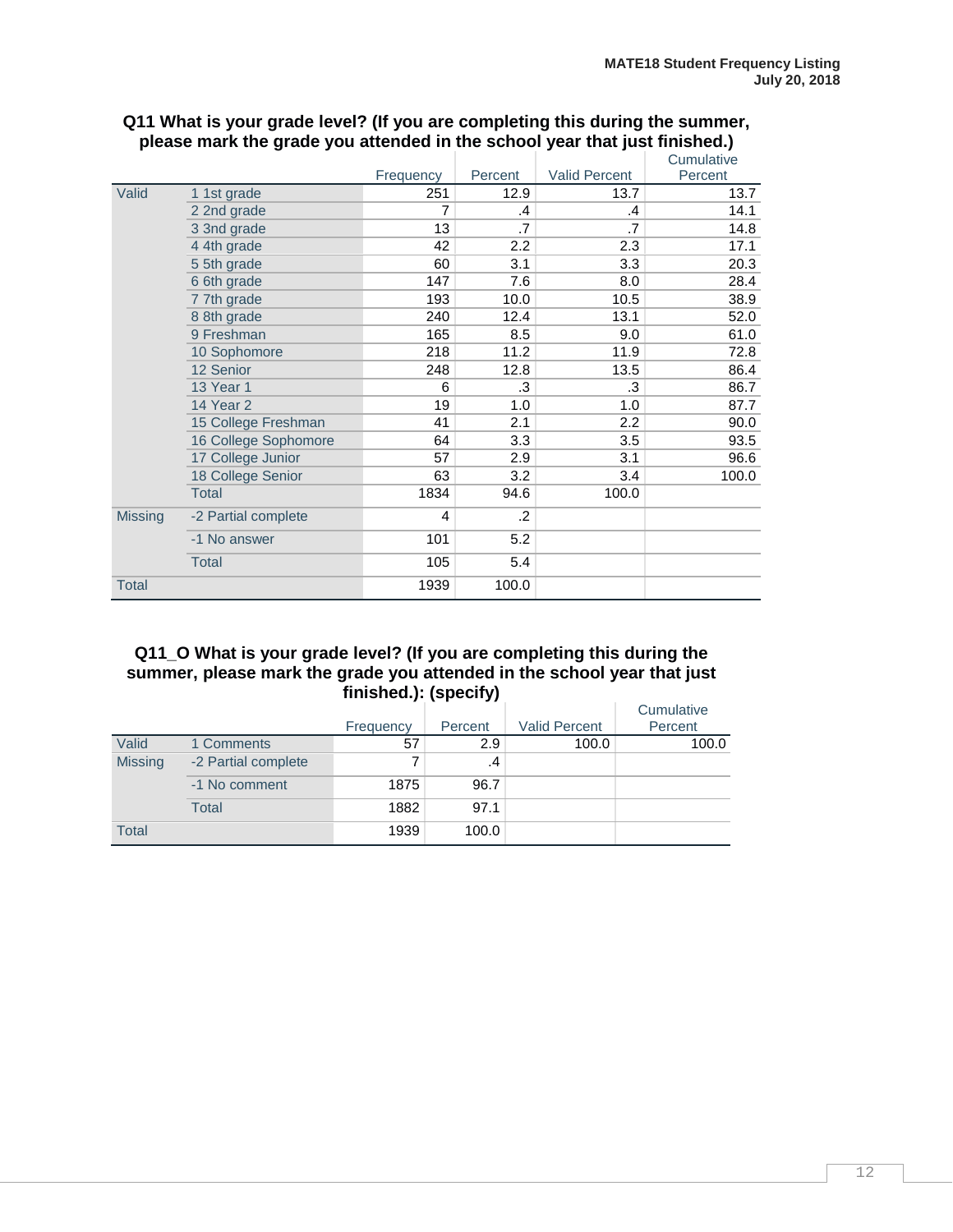|                |                     |           |         |                      | Cumulative |
|----------------|---------------------|-----------|---------|----------------------|------------|
|                |                     | Frequency | Percent | <b>Valid Percent</b> | Percent    |
| Valid          | <b>1 EXPLORER</b>   | 271       | 14.0    | 14.2                 | 14.2       |
|                | 2 RANGER            | 838       | 43.2    | 43.9                 | 58.1       |
|                | <b>3 NAVIGATOR</b>  | 203       | 10.5    | 10.6                 | 68.8       |
|                | 4 SCOUT             | 596       | 30.7    | 31.2                 | 100.0      |
|                | <b>Total</b>        | 1908      | 98.4    | 100.0                |            |
| <b>Missing</b> | -2 Partial complete | 4         | .2      |                      |            |
|                | -1 No answer        | 27        | 1.4     |                      |            |
|                | <b>Total</b>        | 31        | 1.6     |                      |            |
| <b>Total</b>   |                     | 1939      | 100.0   |                      |            |

## **Q12 What competition class did you participate in?**

## **Q13 How many years have you participated in the MATE ROV competition?**

|                |                         | Frequency | Percent | <b>Valid Percent</b> | Cumulative<br>Percent |
|----------------|-------------------------|-----------|---------|----------------------|-----------------------|
| Valid          | 1 This is my first year | 1227      | 63.3    | 64.2                 | 64.2                  |
|                | 2 2 years               | 377       | 19.4    | 19.7                 | 84.0                  |
|                | 3 3 years               | 170       | 8.8     | 8.9                  | 92.9                  |
|                | 44 years                | 83        | 4.3     | 4.3                  | 97.2                  |
|                | 55 or more years        | 53        | 2.7     | 2.8                  | 100.0                 |
|                | <b>Total</b>            | 1910      | 98.5    | 100.0                |                       |
| <b>Missing</b> | -2 Partial complete     | 4         | .2      |                      |                       |
|                | -1 No answer            | 25        | 1.3     |                      |                       |
|                | Total                   | 29        | 1.5     |                      |                       |
| <b>Total</b>   |                         | 1939      | 100.0   |                      |                       |

## **Q15 What is your gender?**

|                |                        | Frequency | Percent    | <b>Valid Percent</b> | Cumulative<br>Percent |
|----------------|------------------------|-----------|------------|----------------------|-----------------------|
| Valid          | 1 Male                 | 1218      | 62.8       | 64.3                 | 64.3                  |
|                | 2 Female               | 609       | 31.4       | 32.1                 | 96.4                  |
|                | 3 Prefer not to answer | 68        | 3.5        | 3.6                  | 100.0                 |
|                | <b>Total</b>           | 1895      | 97.7       | 100.0                |                       |
| <b>Missing</b> | -2 Partial complete    | 4         | $\cdot$ .2 |                      |                       |
|                | -1 No answer           | 40        | 2.1        |                      |                       |
|                | Total                  | 44        | 2.3        |                      |                       |
| <b>Total</b>   |                        | 1939      | 100.0      |                      |                       |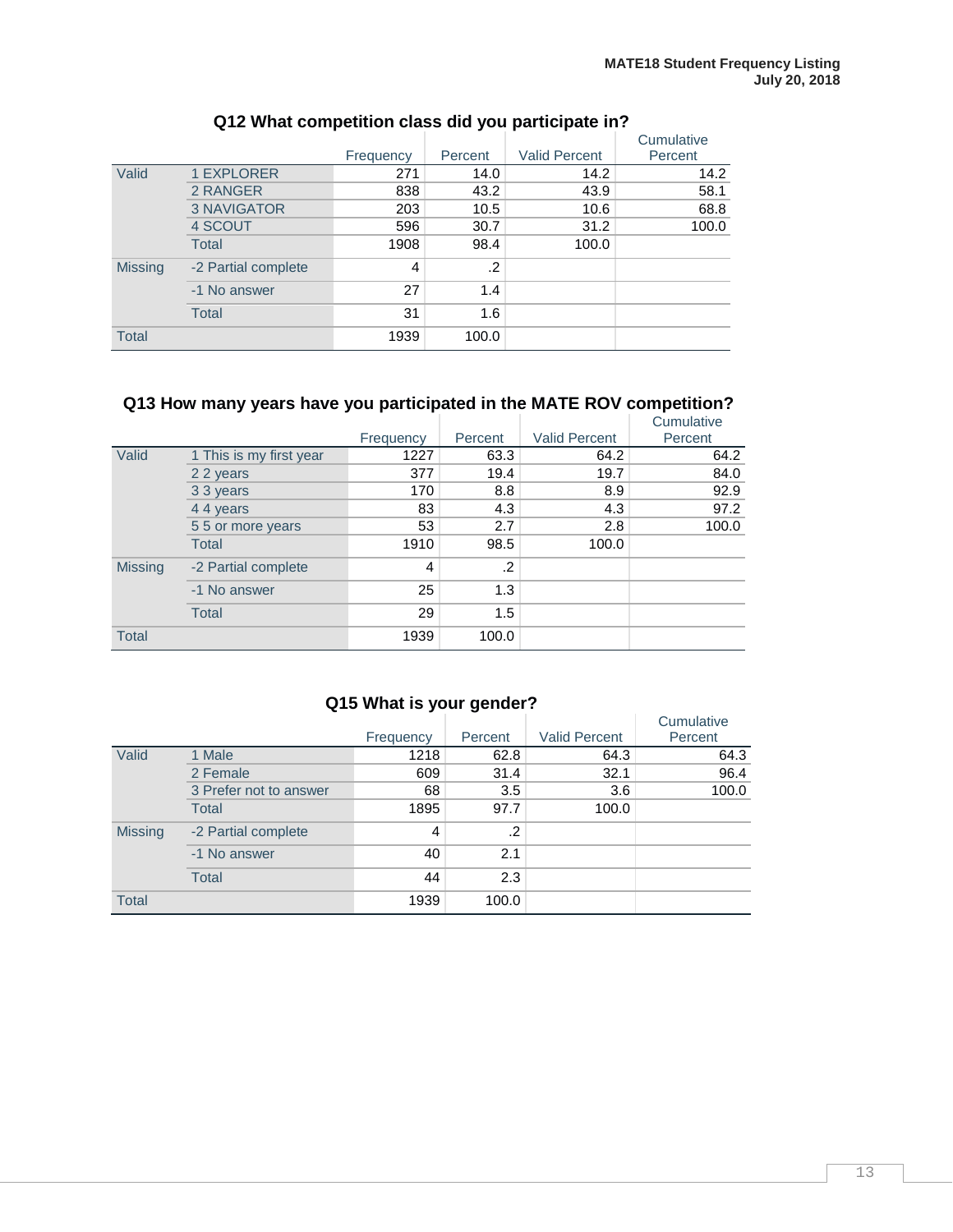|                |                     | Frequency | Percent | <b>Valid Percent</b> | Cumulative<br>Percent |
|----------------|---------------------|-----------|---------|----------------------|-----------------------|
| Valid          | 1 Yes               | 1184      | 61.1    | 61.2                 | 61.2                  |
|                | $2$ No              | 751       | 38.7    | 38.8                 | 100.0                 |
|                | <b>Total</b>        | 1935      | 99.8    | 100.0                |                       |
| <b>Missing</b> | -2 Partial complete | 4         | .2      |                      |                       |
| <b>Total</b>   |                     | 1939      | 100.0   |                      |                       |

## **Q16A What would you say best describes your ethnicity? White**

#### **Q16B What would you say best describes your ethnicity? African American/Black**

|                |                     | Frequency | Percent | <b>Valid Percent</b> | Cumulative<br>Percent |
|----------------|---------------------|-----------|---------|----------------------|-----------------------|
| Valid          | 1 Yes               | 113       | 5.8     | 5.8                  | 5.8                   |
|                | $2$ No              | 1822      | 94.0    | 94.2                 | 100.0                 |
|                | Total               | 1935      | 99.8    | 100.0                |                       |
| <b>Missing</b> | -2 Partial complete | 4         | $\cdot$ |                      |                       |
| <b>Total</b>   |                     | 1939      | 100.0   |                      |                       |

#### **Q16C What would you say best describes your ethnicity? Hispanic/Latino/a**

|                |                     |           |            |                      | Cumulative |
|----------------|---------------------|-----------|------------|----------------------|------------|
|                |                     | Frequency | Percent    | <b>Valid Percent</b> | Percent    |
| Valid          | 1 Yes               | 272       | 14.0       | 14.1                 | 14.1       |
|                | $2$ No              | 1663      | 85.8       | 85.9                 | 100.0      |
|                | Total               | 1935      | 99.8       | 100.0                |            |
| <b>Missing</b> | -2 Partial complete | 4         | $\cdot$ .2 |                      |            |
| Total          |                     | 1939      | 100.0      |                      |            |

| Q16D What would you say best describes your ethnicity? Asian |  |  |  |
|--------------------------------------------------------------|--|--|--|
|--------------------------------------------------------------|--|--|--|

|                |                     | Frequency | Percent | <b>Valid Percent</b> | Cumulative<br>Percent |
|----------------|---------------------|-----------|---------|----------------------|-----------------------|
| Valid          | 1 Yes               | 270       | 13.9    | 14.0                 | 14.0                  |
|                | $2$ No              | 1665      | 85.9    | 86.0                 | 100.0                 |
|                | Total               | 1935      | 99.8    | 100.0                |                       |
| <b>Missing</b> | -2 Partial complete | 4         | $\cdot$ |                      |                       |
| <b>Total</b>   |                     | 1939      | 100.0   |                      |                       |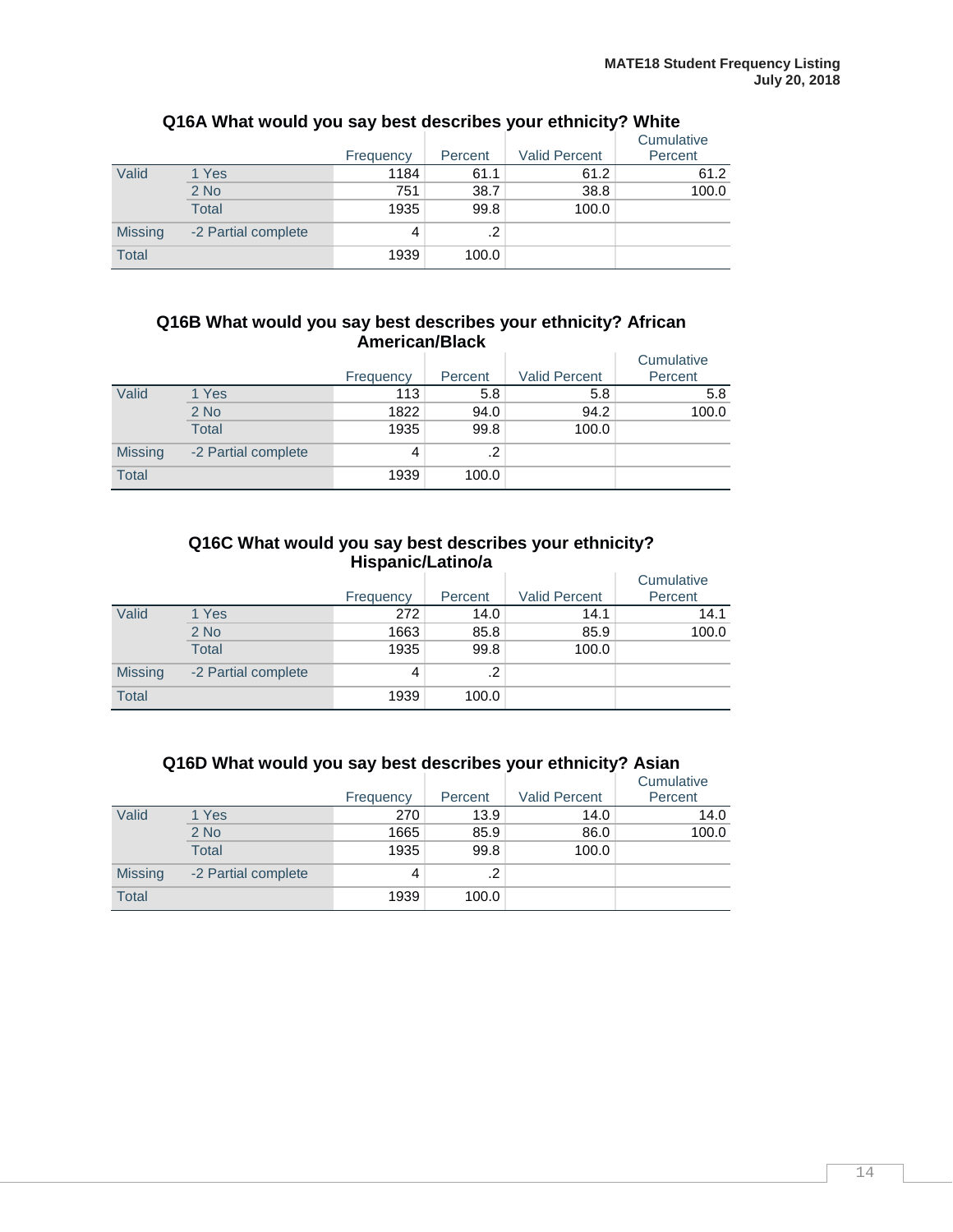|                |                     | Frequency | Percent | <b>Valid Percent</b> | Cumulative<br>Percent |
|----------------|---------------------|-----------|---------|----------------------|-----------------------|
| Valid          | 1 Yes               | 46        | 2.4     | 2.4                  | 2.4                   |
|                | $2$ No              | 1889      | 97.4    | 97.6                 | 100.0                 |
|                | <b>Total</b>        | 1935      | 99.8    | 100.0                |                       |
| <b>Missing</b> | -2 Partial complete | 4         | .2      |                      |                       |
| <b>Total</b>   |                     | 1939      | 100.0   |                      |                       |

## **Q16E What would you say best describes your ethnicity? Filipino/a**

### **Q16F What would you say best describes your ethnicity? Pacific Islander**

|                |                     | Frequency | Percent | <b>Valid Percent</b> | Cumulative<br>Percent |
|----------------|---------------------|-----------|---------|----------------------|-----------------------|
| Valid          | 1 Yes               | 30        | 1.5     | 1.6                  | 1.6                   |
|                | 2 No                | 1905      | 98.2    | 98.4                 | 100.0                 |
|                | Total               | 1935      | 99.8    | 100.0                |                       |
| <b>Missing</b> | -2 Partial complete | 4         | ົ<br>ے. |                      |                       |
| <b>Total</b>   |                     | 1939      | 100.0   |                      |                       |

#### **Q16G What would you say best describes your ethnicity? American Indian or Alaska Native**

|                |                     | Frequency | Percent    | <b>Valid Percent</b> | Cumulative<br>Percent |
|----------------|---------------------|-----------|------------|----------------------|-----------------------|
| Valid          |                     |           |            | 2.1                  |                       |
|                | 1 Yes               | 40        | 2.1        |                      | 2.1                   |
|                | $2$ No              | 1895      | 97.7       | 97.9                 | 100.0                 |
|                | Total               | 1935      | 99.8       | 100.0                |                       |
| <b>Missing</b> | -2 Partial complete | 4         | $\cdot$ .2 |                      |                       |
| <b>Total</b>   |                     | 1939      | 100.0      |                      |                       |

#### **Q16H What would you say best describes your ethnicity? Multiple Ethnicities**

|                |                     | Frequency | Percent | <b>Valid Percent</b> | Cumulative<br>Percent |
|----------------|---------------------|-----------|---------|----------------------|-----------------------|
| Valid          | 1 Yes               | 93        | 4.8     | 4.8                  | 4.8                   |
|                | 2 No                | 1842      | 95.0    | 95.2                 | 100.0                 |
|                | <b>Total</b>        | 1935      | 99.8    | 100.0                |                       |
| <b>Missing</b> | -2 Partial complete | 4         | .2      |                      |                       |
| <b>Total</b>   |                     | 1939      | 100.0   |                      |                       |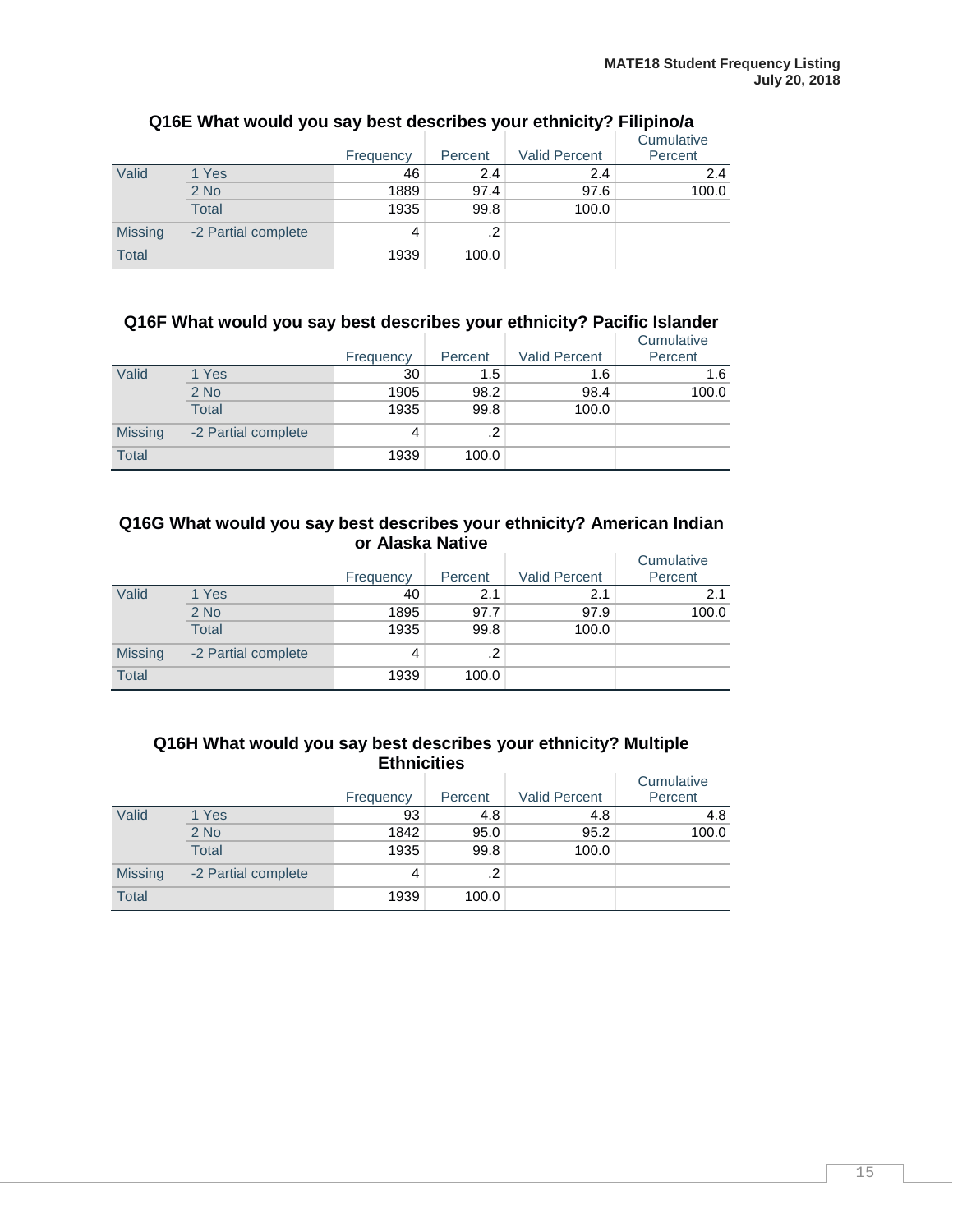|                | describe            |           |         |                      |                       |  |  |  |
|----------------|---------------------|-----------|---------|----------------------|-----------------------|--|--|--|
|                |                     | Frequency | Percent | <b>Valid Percent</b> | Cumulative<br>Percent |  |  |  |
| Valid          | 1 Yes               | 73        | 3.8     | 3.8                  | 3.8                   |  |  |  |
|                | $2$ No              | 1862      | 96.0    | 96.2                 | 100.0                 |  |  |  |
|                | <b>Total</b>        | 1935      | 99.8    | 100.0                |                       |  |  |  |
| <b>Missing</b> | -2 Partial complete | 4         | .2      |                      |                       |  |  |  |
| <b>Total</b>   |                     | 1939      | 100.0   |                      |                       |  |  |  |

# **Q16I What would you say best describes your ethnicity? Other -- Please**

#### **Q16I\_o What would you say best describes your ethnicity? Other -- Please describe (specify)**

|                |                     |           |         |                      | Cumulative |
|----------------|---------------------|-----------|---------|----------------------|------------|
|                |                     | Frequency | Percent | <b>Valid Percent</b> | Percent    |
| Valid          | 1 Comments          | 88        | 4.5     | 100.0                | 100.0      |
| <b>Missing</b> | -2 Partial complete | 7         | .4      |                      |            |
|                | -1 No comment       | 1844      | 95.1    |                      |            |
|                | Total               | 1851      | 95.5    |                      |            |
| <b>Total</b>   |                     | 1939      | 100.0   |                      |            |

#### **Q17 Do you have any disabilities that require accommodations?**

|                |                         |           |         |                      | Cumulative |
|----------------|-------------------------|-----------|---------|----------------------|------------|
|                |                         | Frequency | Percent | <b>Valid Percent</b> | Percent    |
| Valid          | 1 Yes                   | 51        | 2.6     | 2.7                  | 2.7        |
|                | $2$ No                  | 1762      | 90.9    | 93.0                 | 95.7       |
|                | 3 Prefer not to respond | 81        | 4.2     | 4.3                  | 100.0      |
|                | <b>Total</b>            | 1894      | 97.7    | 100.0                |            |
| <b>Missing</b> | -2 Partial complete     | 5         | .3      |                      |            |
|                | -1 No answer            | 40        | 2.1     |                      |            |
|                | <b>Total</b>            | 45        | 2.3     |                      |            |
| <b>Total</b>   |                         | 1939      | 100.0   |                      |            |

#### **Q18 If you have any comments that you would like to share about your experience in the program, please write them in the box below.**

|                |                     | Frequency | Percent | <b>Valid Percent</b> | Cumulative<br>Percent |
|----------------|---------------------|-----------|---------|----------------------|-----------------------|
| Valid          | 1 Comments          | 798       | 41.2    | 100.0                | 100.0                 |
| <b>Missing</b> | -2 Partial complete | 6         | .3      |                      |                       |
|                | -1 No comment       | 1135      | 58.5    |                      |                       |
|                | Total               | 1141      | 58.8    |                      |                       |
| Total          |                     | 1939      | 100.0   |                      |                       |